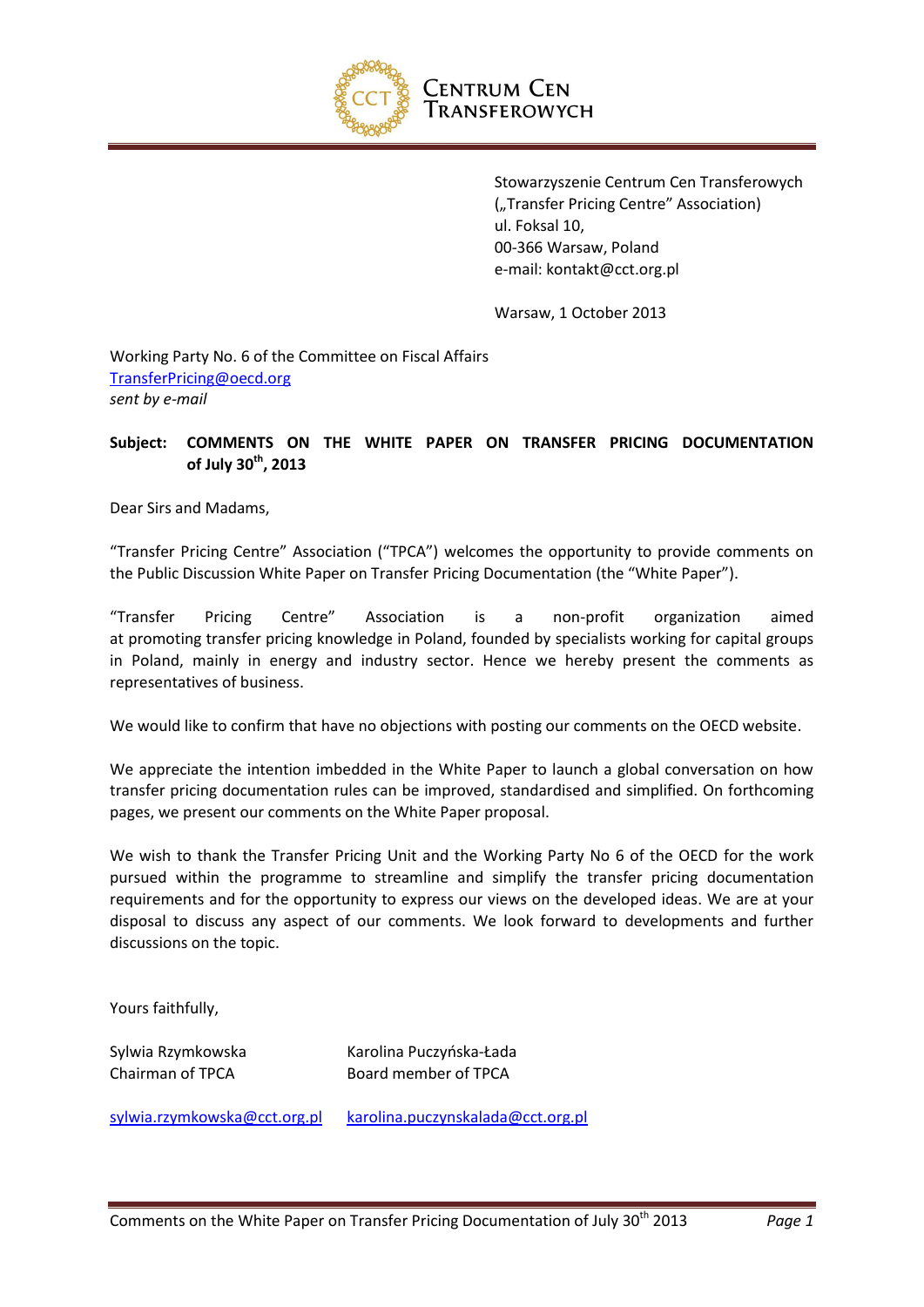

#### **A. General comments**

The Committee on Fiscal Affairs invited public comments on the White Paper on Transfer Pricing Documentation, encouraging also to present comments on whether additional or other possible mechanisms can be developed for complying with the transfer pricing documentation elements of the BEPS Action Plan.

We appreciate efforts to create a standardised description of the transfer pricing documentation that should be required by tax authorities to demonstrate the arm's length nature of cross-border intragroup transactions. We agree with the observation, however, that the initiatives were discretionally adopted while mainly local transfer pricing documentation formats were further developed and implemented.

As one of business representatives, we admit that currently business feels overburdened by the increasing local compliance demands while country-specific transfer pricing documentation requirements vary significantly from country to country, which makes it hardly possible to efficiently align on international scale. For example, the idea to use the same documentation in both the country of the seller and the buyer (or the service provider and of the service recipient), thus allowing for consistency, uniformity and standardization – which would also allow for savings of time and money – can hardly be put in practice in MNEs. Due to substantial differences between TP file requirements in different countries the documentation prepared in home country of the seller or service provider usually requires a great deal of adjustments to use it in another country – where the buyer or service recipient is located.

Polish transfer pricing provisions are relatively flexible and allow for significant level of liberty in layout and presentation of required elements, therefor it is often possible to adopt transfer pricing documentation prepared by the other party to the transaction by simply translating it into local language. The abovementioned problem is recognized, however, where the documentation prepared locally is intended to be used in other countries.

It is frustrating if the adjustments refer to some minor details, not crucial for the general quality of the transfer pricing documentation. It is, however, especially demotivating, if the local requirements include formalities that seem to be beyond rational necessity. The extreme and luckily rare example of such formalities is requirement of information in a transfer pricing documentation study be certified by an outside auditor or prepared by a consulting firm. It is, however, more often that only local comparables are accepted in a certain jurisdiction. Such approach often leads to the situation where e.g. the result obtained based on local comparables is not attainable taking into account the total margin available for distribution between both related parties.

The impression one could have is that strict local transfer pricing requirements of a certain jurisdictions are designed to safeguard higher level of transfer prices attributable to this jurisdiction.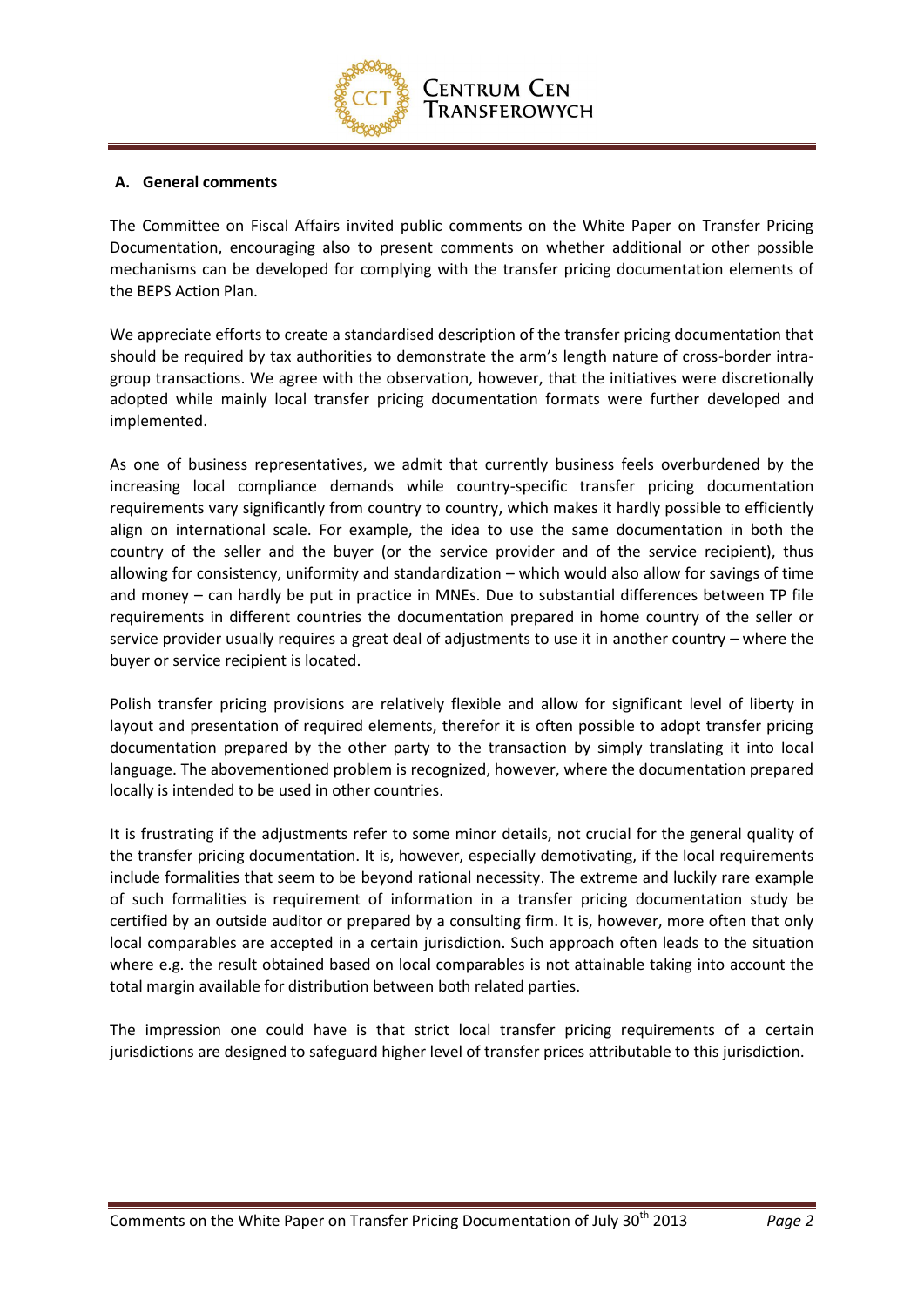

#### **B. Comments on proposed content of masterfile in Coordinated Documentation Approach**

We recognize that the general overview of the MNE may provide a perfect background and comprehensive map useful for the MNE's transfer pricing analysis. Having gone through the outline of proposed content of the masterfile we are afraid, however, that in many cases the information expected within the section of the masterfile might be too excessive while not always necessary and relevant in the analysis of the intercompany transactions concluded by a single local entity.

The only case, probably, where the full proposed content of the masterfile would be of use are holding companies, having the operational and transactional links with the majority of its group member companies. It seems, however, that in the case of a single local entity (potentially operating at the end of the supply chain within one of many sectors of an MNE) it might be irrelevant and too demanding to require all the details listed under masterfile section.

We fear at the same time that, if such complete list of elements is required under OECD recommendations – while the strictness of such requirement would depend on local implementation process, any mismatch in the transfer pricing file with the model list could result in adverse consequences for a given taxpayer, even if bringing just a little or not even that much to the analysis of transfer prices of such entity.

Having gone through many points of the masterfile we are also afraid that the list contains information which is of key business importance and often treated almost as business secret, even in internal relationships with group members (e.g. a list of the main markets, information on key competitors). Such information is often an element of competitive advantage which holding companies prefer to keep under control and cascaded only if absolutely necessary. Such approach seems to be understood, particularly in the era of fierce competition, extreme difficulty in creating competitive advantages and mobility of personnel from and to competition. Hence, local entities may be in a difficult position when expecting from the headquarters comprehensive input to the masterfile on issues of strategic importance, while such comprehensive information may be perceived as of little importance for transfer prices of a given local entities.

Furthermore, taking into account the imbalanced position of many local entities within MNEs to effectively demand certain information available only on group headquarter level, it seems a bit unfair to impose the obligation on local entity to present such information and to bear penalties in the case of non-compliance with such an obligation, subject to local regulations.

Below we try to comment on several points of the content of the masterfile, trying to better illustrate the above mentioned concerns.

 *Chart illustrating the MNE's legal and ownership structure and geographical location of principal operating entities*

While it can be understood that the network of relationships of a given entity and the group of related parties is necessary to list all the related party transactions concluded by such entity, we believe in some cases it might be a demanding task to develop a chart illustrating the complete legal and ownership structure and geographical location of all principal operating entities.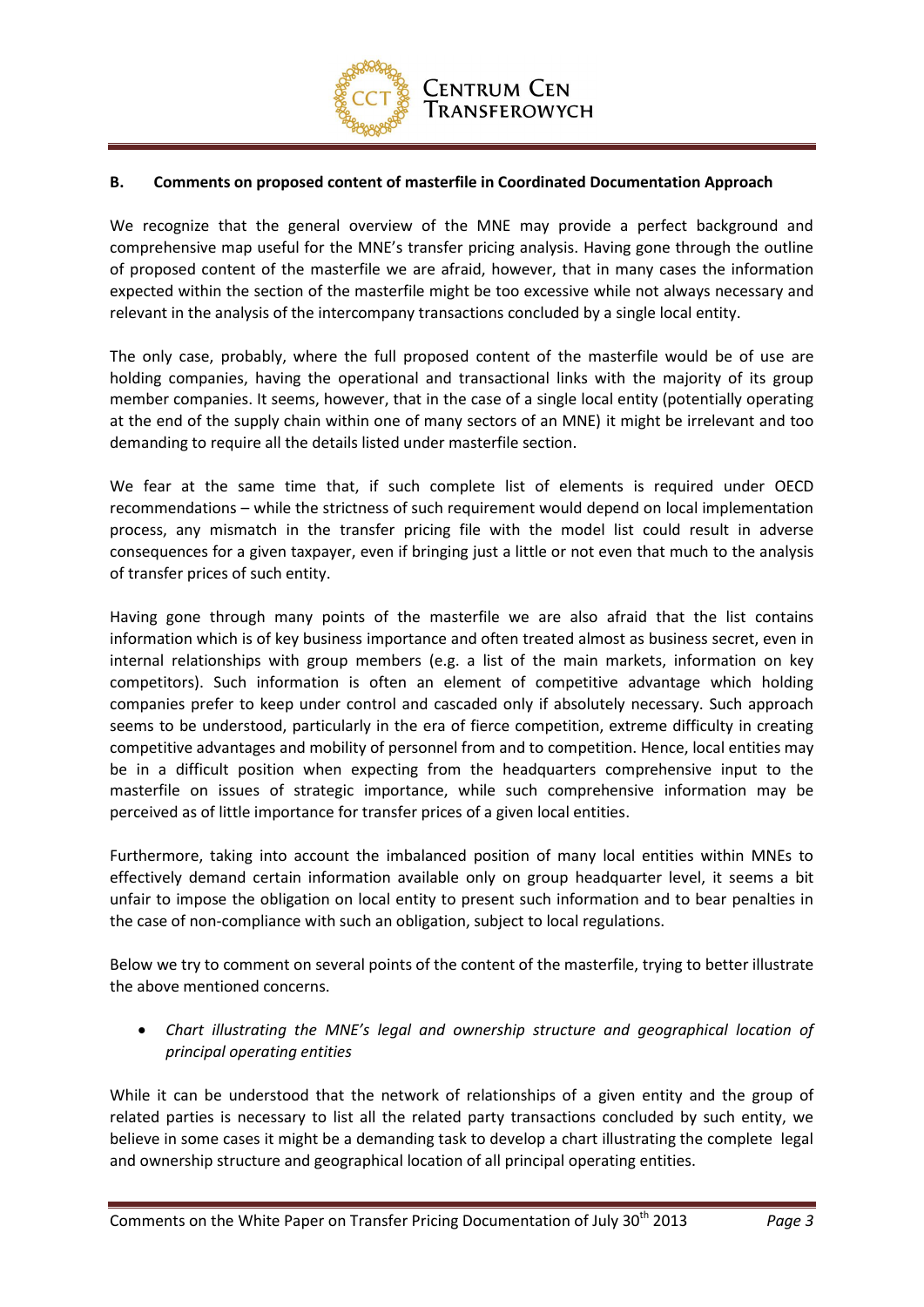

There may be several practical points which make such task complicated:

- Date, for which such a chart would be up-to-date and complete  $-$  in large MNEs legal and ownership structure may vary significantly over the time, while there may be a timing difference between a change and a related information diffused within the MNEs.
- In large MNEs a mere list or group companies may count dozens of pages, while drafting a chart may be a challenging task itself.

Notwithstanding the above, irrespectively from the size of a given MNE, a group entity may be involved in a very limited number of transactions with related parties. In such a case, the task to prepare the group structure chart might be disproportionally burdensome.

We believe that in large MNEs this is really often the case that a single local entity is involved in transactions with a small fraction of group entities, while there are practically no interactions with the rest of the group. In all such cases the chart of group structure would only be a time-consuming element but of little value for the examination of arm's length nature of transactions concluded by such entity. Consequently, we rather see it as not always necessary and in some cases even not appropriate.

An exception are maybe holding companies, interacting with the majority of its group member companies and where the chart of the group structure might be a nice orientation map useful for investigation of intercompany transactions. It seems, however, that it is too demanding to require that from any group entity. We fear at the same time that if, such a group chart is an obligatory element (while the strictness of requirements would depend on local implementation model), any mismatch in the group chart with the current status for a desired date could result in adverse consequences, even if bringing really a little to the analysis of transfer prices.

*Management structure and geographical location of key management personnel*

The comments presented above on group chart are largely valid for this point as well, however the purpose to analyse the management structure of the group seems more self-explanatory and understood in this case. To avoid misunderstanding, though, it would be desired to have precised, what is meant under 'management structure', particularly that in large MNEs there are often many organizational pillars or sectors, which have separate operational management, while naturally there is also certain level of general management centralization.

Again, we are afraid that if the OECD recommendations are directly implemented to the local regulations and strictly required, any level of imprecision could create a risk for a taxpayer, particularly if interpreted to the benefit of the tax authorities.

*MNE's intangibles*

As in the case of other masterfile elements one should bear in mind that a local entity required to prepare the transfer pricing file may operate in one of many industry sectors in which such MNE operates. Therefore, intangibles crucial in all the group activity areas might be of no relevance for the transfer pricing analysis at the level of a local entity. It seems desirable, therefore, that the scope of request be limited accordingly and precised to avoid misunderstanding.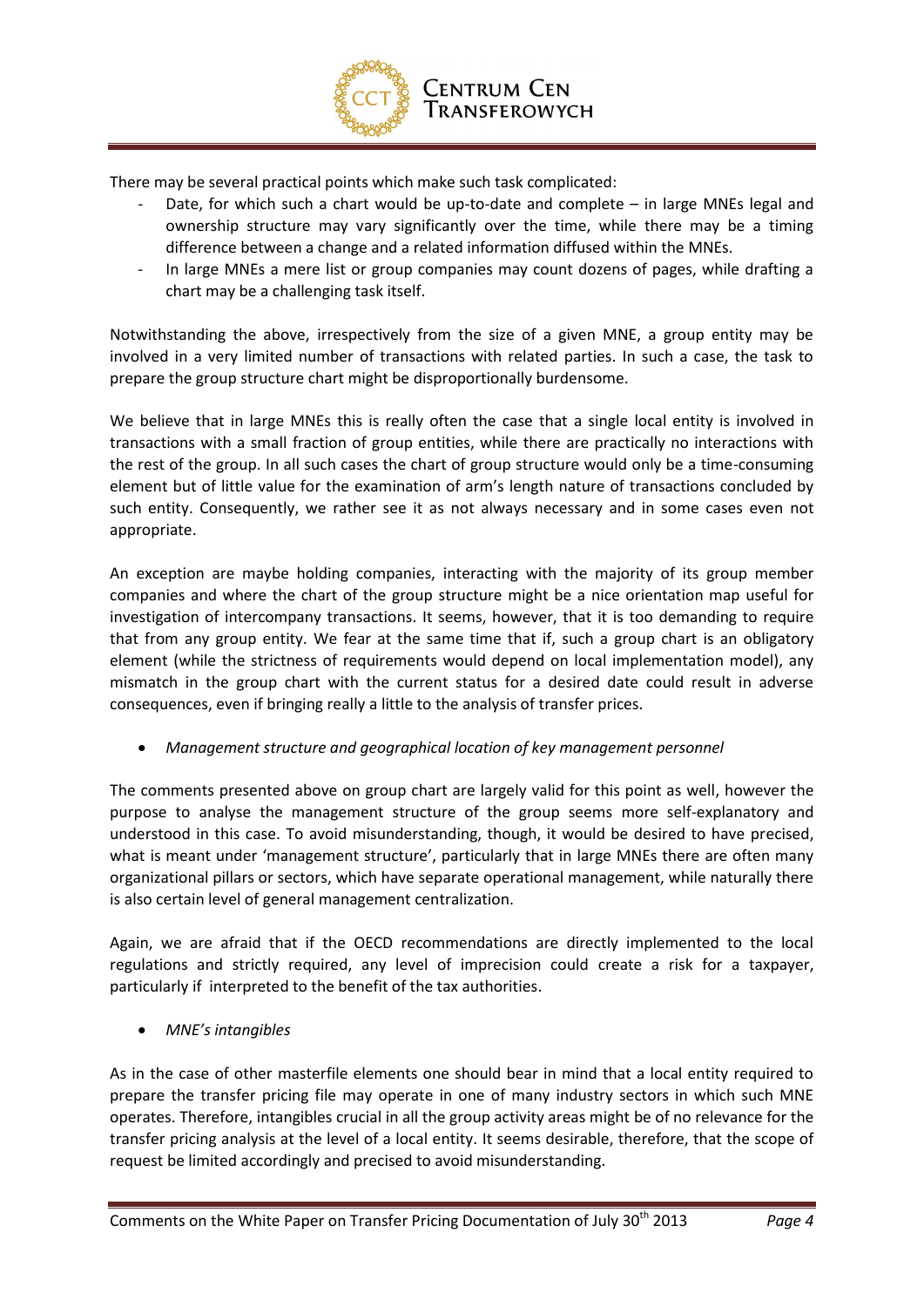

# Centrum Cen Transferowych

It is worth elaborating also, that intangibles are generally of key attention within the MNEs where they largely contribute to the market position. Hence, a local entity's request to the headquarter for comprehensive description of the MNE's strategy for the development, ownership and exploitation of intangibles, including location of principal R&D facilities and location of R&D management, as required under this masterfile section, may often evoke certain reluctance of the headquarter to share such data.

# *MNE's financial and tax positions*

Section MNE's financial and tax positions is an example of data, which may be difficult to present by a local entity without a significant input from MNE headquarter, particularly in the case of large groups.

Items such as: *MNE's consolidated accounts for the prior (x) years, a list and brief description of the MNE group's applicable unilateral or bilateral/multilateral APAs, a list and brief description of other relevant tax rulings related to the allocation of income to particular jurisdictions, a list and brief description of transfer pricing matters pending under treaty MAP processes or resolved in MAP during the last two years, or a schedule showing for each country in which the MNE does business the total number of employees in the country* – may be of potential relevance in the case of transfer pricing investigation at the level of the holding company, but it may be irrelevant where there is a transfer pricing audit of a local entity involved in just a couple of middle-scale trading transaction, while the workload to collect such information is obviously huge.

Summarising the comments on the masterfile concept, we are afraid that the masterfile may add to the number of documents that need to be prepared nowadays. We would encourage that official information of MNEs that is reported to the market (e.g. financial statements, group reports) are used during tax audits.

# **C. Information that should be covered by the documentation**

In point 70 of the White Paper, the OECD states that documentation would need to focus on selected types of information, including information on other countries' entities and their financial data (as mentioned in point 72 – management accounts, consolidating income statements, balance sheets, tax returns). We are afraid that various jurisdictions are forbidden to require information on entities that are foreign taxpayers. We understand that there are some jurisdictions that require such information but for other countries it might be impossible due to legal restrictions (e.g. constitutional law). Moreover, please note that consolidating income statements eliminate intragroup flows so they might not be useful for the purposes of transfer pricing analysis.

# **D. Comparable data in the local file**

Not all administrations require taxpayers to provide data regarding comparables, although taxpayers are free to present such data. Obligatory provision on comparable data to be included in the local file may constitute huge financial and compliance burden for both small and medium enterprises and also for big MNEs in the case of their auxiliary transactional flows (which- when analysed jointly – may involve material values).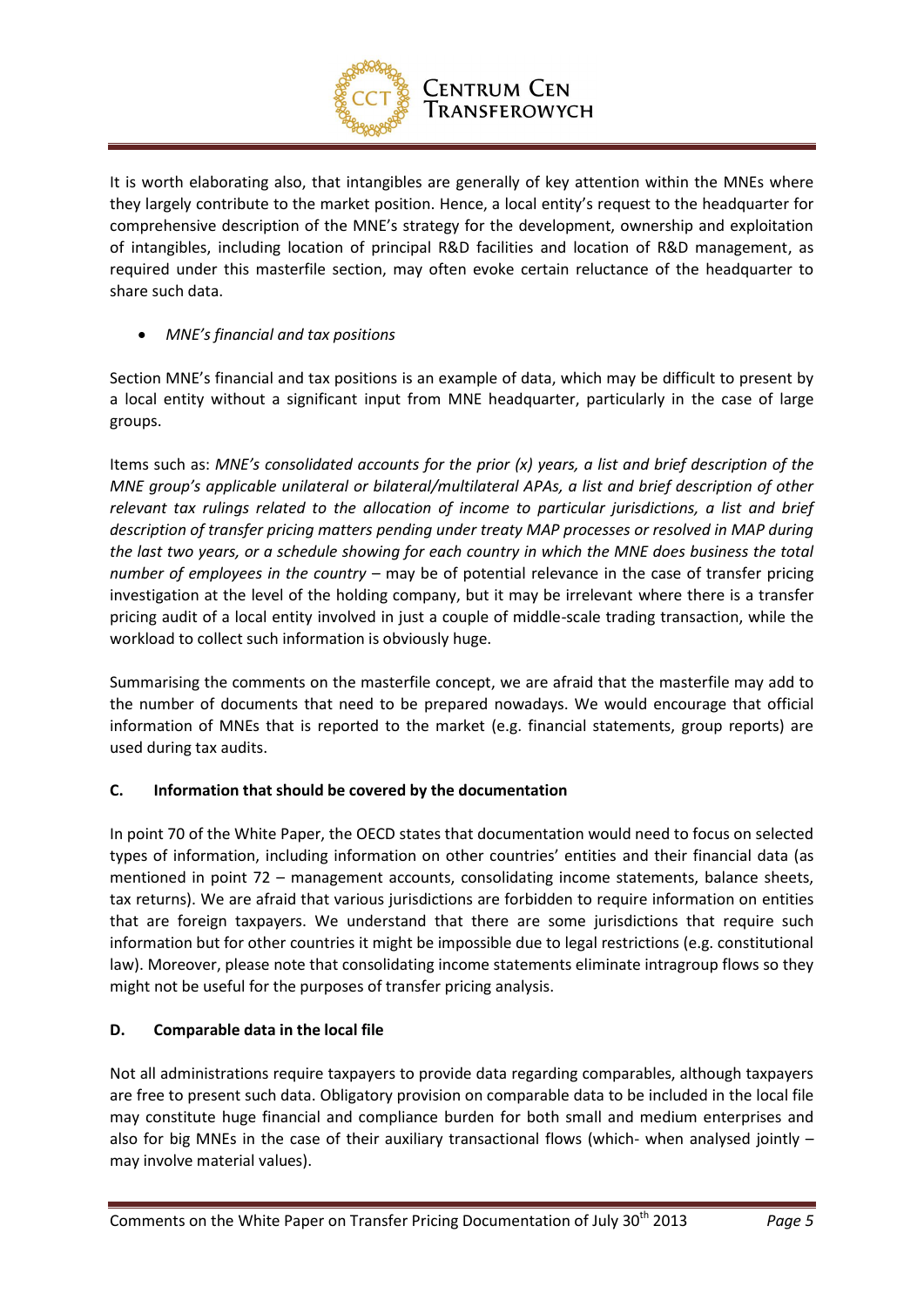

# **CENTRUM CEN** Transferowych

We are concerned by the fact that the local file may be used to shift the burden of proof from the tax administration on to the local taxpayers, taking into account that the local file should include evidence that the local transactions are conducted on an arm's length basis.

If comparable data studies should be required, a prudent business manager concept should allow for a new comparable search to be performed not more often that every 3 years, unless there is a huge change in an economic environment (which has an impact on business flows in a group).

## **E. Areas where guidance is required**

## *Documentation thresholds*

From our perspective it is very important that OECD would give some guidance on the thresholds for documentation. Without the standardised thresholds, in our opinion, the goal for reducing tax burdens would not be achieved, since there will be differences in the approach of various tax administrations.

We would support some guidance on thresholds in order to eliminate documentation requirement for immaterial transactions within MNEs, including in some countries also such cases as pure recharge of costs of a courier service (while one could even argue here whether this type of arrangement should be treated as a typical 'transaction'). In our opinion TP documentation should not be required for such minor transactions.

Another issue is the way how the thresholds are applied, in particular how to aggregate transactions that should be measured against given threshold. Should the transactions be compared separately against given threshold to see if the value exceeds level of materiality? Or should transactions of similar kind be first cumulated and then compared as a total with the threshold?

We agree that sometimes all auxiliary flows may create substantial values but those flows should not be looked at jointly but separately. In this regard we would like to present an example. Take a group company which historically has a lot of immovable property in various parts of a country (e.g. office spaces and it is not related with main business operations of the company). For some business or even legal reasons, the company is obliged to lease the immovable property to the group companies. When we analyse the lease agreements jointly, their value might exceed some local documentation thresholds, while in fact every lease agreement is concluded with another entity, has its own conditions and is not related to other agreements. We believe that in such case each agreement should be analysed separately.

*PE documentation* 

From our perspective it is very important that OECD would give some guidance on transfer pricing documentation for dealings within one legal entity – for dealings between the headquarters and permanent establishments. As many MNEs operate though PEs around the world, also such dealings should be reflected in the documentation works.